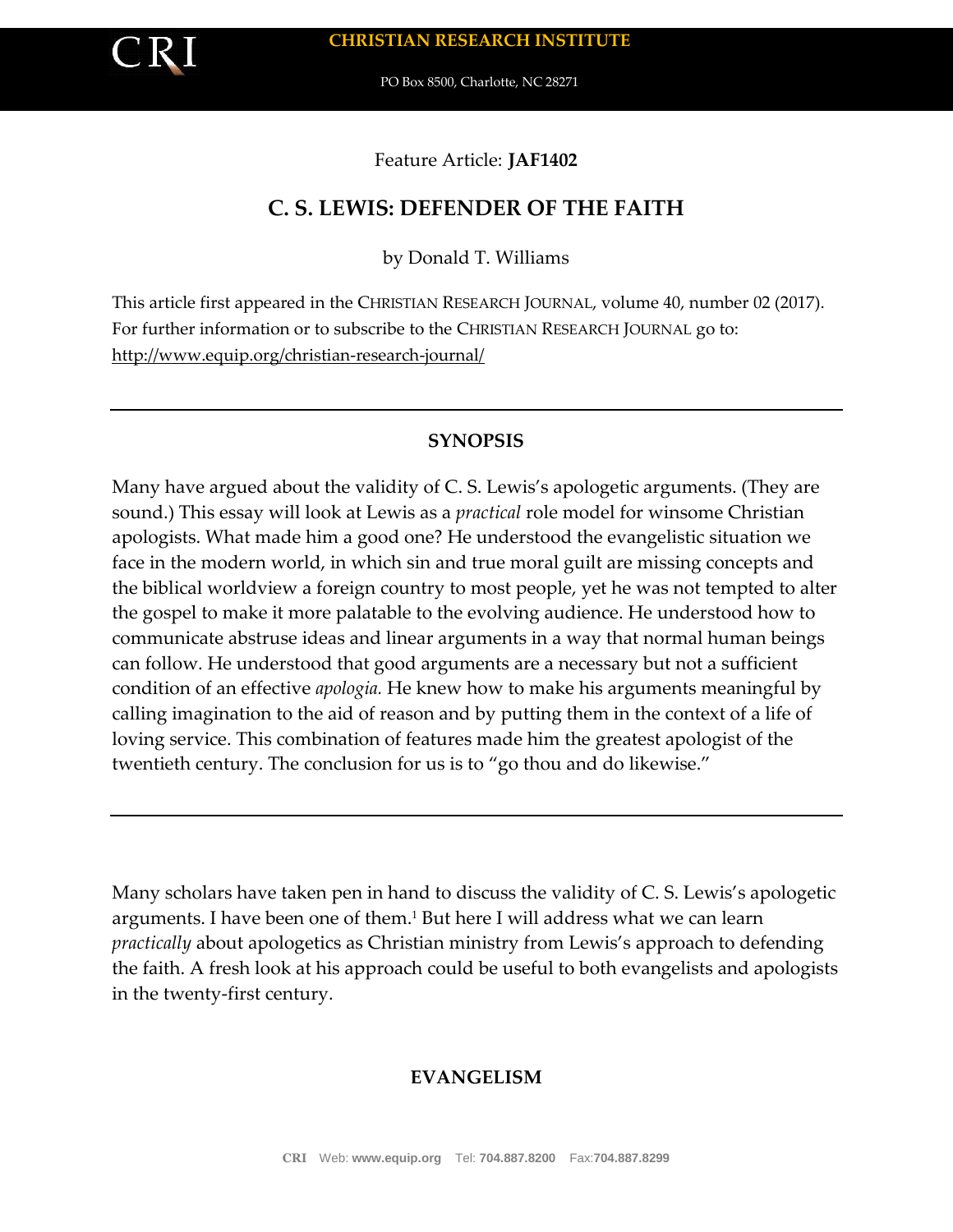C. S. Lewis did not talk a lot about evangelism. He just did it. He often did it indirectly, but it got done. There is no direct appeal for conversion in the broadcast talks that became *Mere Christianity*, but there is an exposition of the Christian faith designed to elucidate its attractiveness as an answer to the problems of fallen man as well as to underscore its truth. And conversion was often the result, as famously with Charles Colson. But while Lewis's evangelism may have been indirect, it was not unintentional. When Sherwood Eliot Wirt of the Billy Graham Association asked whether he would say that the aim of his writing was "to bring about an encounter of the reader with Jesus Christ," Lewis replied, "That is not my language, yet it is the purpose I have in view."<sup>2</sup>

Lewis did not feel he had the gifts for the "direct evangelical appeal of the 'Come to Jesus' type," but he thought those who could do that sort of thing should "do it with all their might."<sup>3</sup> Lewis practiced evangelism by writing, speaking on the radio, speaking for the RAF in World War II, and in personal letters and other contacts. His commitment to evangelism and the price he paid for it at Oxford are covered brilliantly in David Mills's book *The Pilgrim's Guide: C. S. Lewis and the Art of Witness*, especially in the late Chris Mitchell's essay, "Bearing the Weight of Glory."<sup>4</sup>

### **Diagnosis of Sin**

Through all of these experiences, Lewis came to have a good understanding of the problems with doing effective evangelism in the modern world. He noticed, "The greatest barrier I have met is the almost total absence from the minds of my audience of any sense of sin.…We have to convince our hearers of the unwelcome diagnosis before we can expect them to welcome the news of the remedy."<sup>5</sup> This was a new situation without precedent in church history. "When the apostles preached, they could assume even in their Pagan hearers a real consciousness of deserving the Divine anger….Christianity now has to preach the diagnosis—in itself very bad news—before it can win a hearing for the cure."<sup>6</sup> This means more work for the evangelist, who can no longer do his job effectively without help from the apologist. There is no hint of the idea that we have to adjust the message to make it more palatable to this new, tougher audience. Rather, we must gird up our loins and do the work required to gain a hearing for this unwelcome diagnosis and the joyous cure that can make sense only when the sick accept that diagnosis.

### **APOLOGETICS**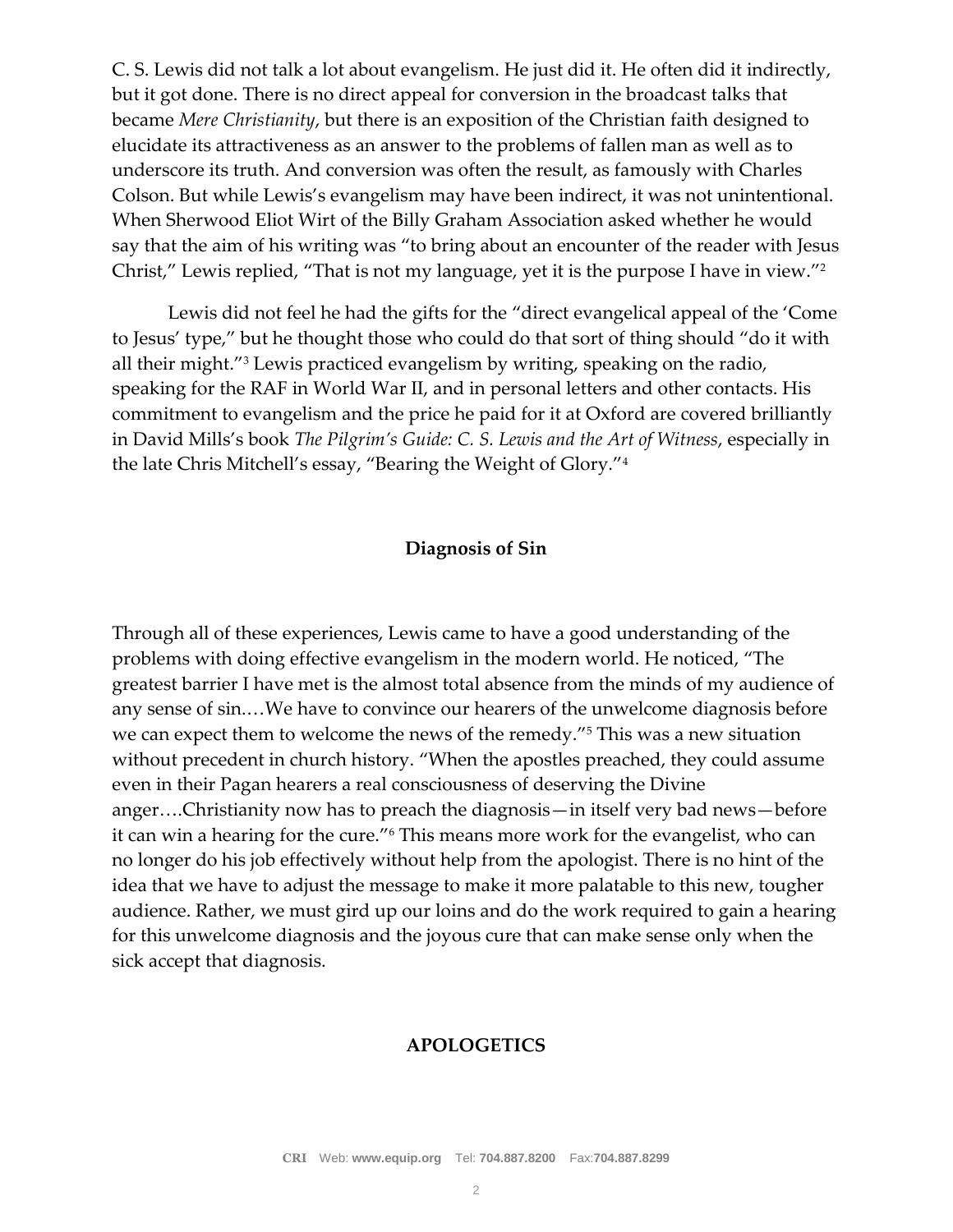The evangelist increasingly needs help from the apologist because the diagnosis is no longer self-evident; it is no longer self-evident because the Christian worldview is now a foreign country to most people. They must be *persuaded* (the apologist's job) to try the experiment of looking at the world and their own hearts very differently from the way they habitually do, if they are even to understand the relevance of the gospel to their lives, much less accept it as good news and truth. The liberal approach to this dilemma is to try to accommodate the gospel to the modern (now, postmodern) worldview, to make it more palatable to the audience that exists. But this approach begs the question. If the gospel is not *true*, then it is not good news for anyone; and if it is true, then the modern worldview must at points be false. Lewis never seems to have been tempted by the liberal cop-out. He was prepared to accept the challenge that, in order to present the good news today, we must convince people that not only their behavior and their beliefs but also their *thinking* have been mistaken at crucial points.

Apologetics is how we do this job. It is the defense of the faith, that branch of theology that asks of the gospel, "*Why* should we think it is *true*?" It is the one branch of theology in which Lewis was recognized as an expert. His broad and deep learning, which kept him in touch with the best products of both the human mind and heart; his rigorous training in logic and debate by W. T. Kirkpatrick; and the fact that his own conversion was facilitated by reasoned arguments from Chesterton and Tolkien<sup>7</sup>: all these factors combined to make Lewis one of the greatest apologists we have seen. What can he tell us about apologetics as a form of practical theology?

### **The Need for Apologetics**

Apologetics is a biblical mandate: "Sanctify Christ as Lord in your hearts, always being ready to make a defense to everyone who asks you to give an account for the hope that is in you" (1 Pet. 3:15). The word translated "defense" is *apologia*, from which comes the English *apologetics*. It is a courtroom term for the kind of reasoned case a lawyer makes in defense of his client. Lewis was in tune with a number of the reasons why that mandate exists.

One is the very nature of the faith to which the gospel calls us. Many modern people, Christians included, treat faith as a strange mystical way of knowing that is unconnected to reason or evidence. It is a zero-sum game in which the more reason and evidence you have, the less of a role is left for faith to play. The New Testament, however, knows nothing of such ideas. For the biblical writers, faith is simply trust, and salvation is granted to people who put their personal trust in Christ as God's Messiah. You could conceivably have that trust for good reasons, bad reasons, or no reasons. It is better to have good reasons. Luke says that Jesus offered "many convincing proofs" of His resurrection (Acts 1:3), and early preachers such as the apostle Paul were constantly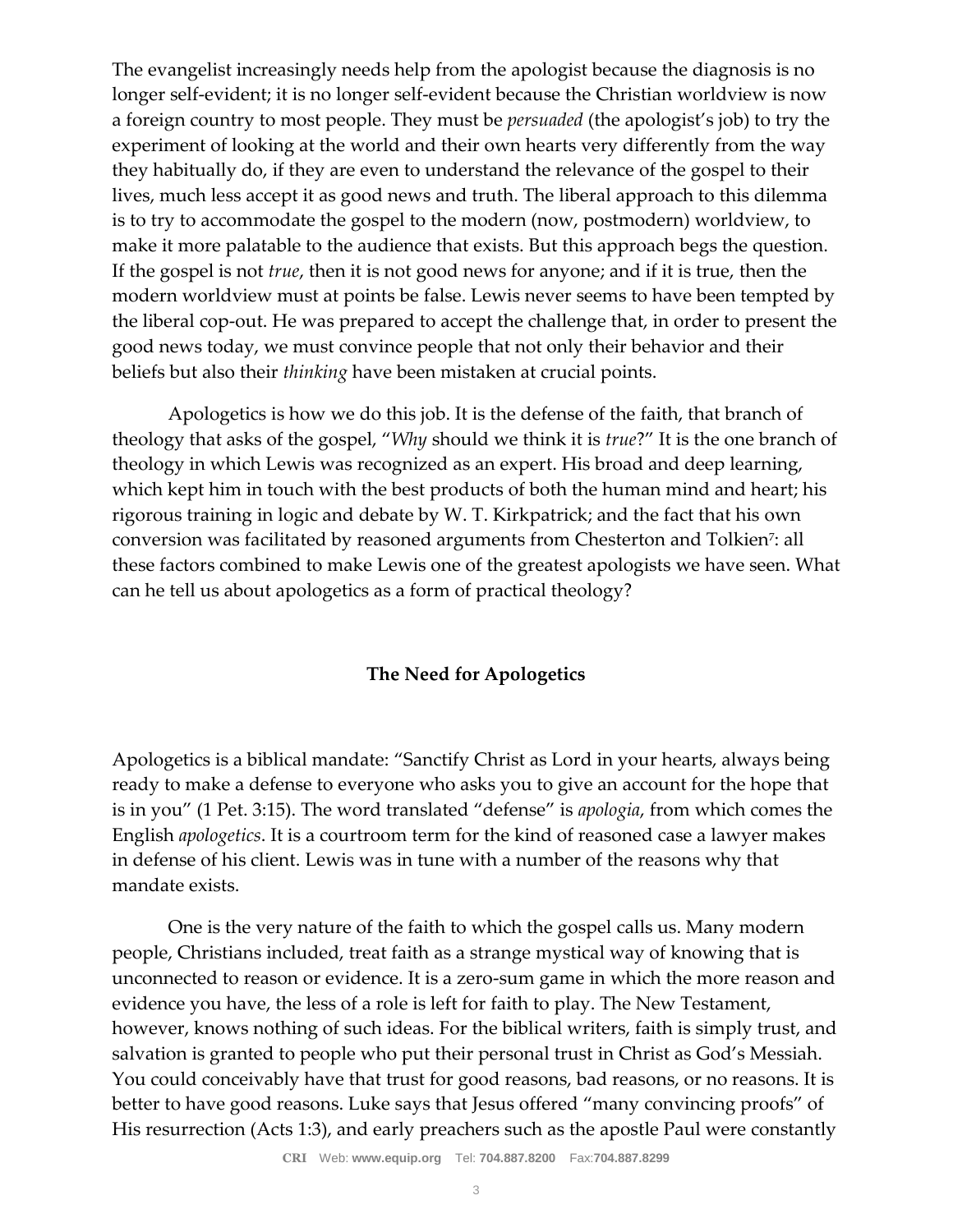giving reasons and evidence to back up their message. So we could say that apologetics is based on a biblical precept (Peter's command), biblical precedent (the apostles' example), and a biblical principle (that the gospel is *truth* that should be addressed to the whole person, including the mind).

Lewis accepted this biblical perspective fully, as shown by his teachings on the nature of truth, $\delta$  his practice of apologetics, and is direct statement: "My faith is based on reason.…The battle is between faith and reason on one side and emotion and imagination on the other."<sup>9</sup> It is not that emotion and imagination are inherently opposed to faith (one factor leading to Lewis's conversion was the "baptism" of his imagination by George MacDonald), but that in fallen human beings, they often are opposed to it. When reason appears to be opposed to faith, on the other hand, this opposition is illusory, because if the gospel is true, then true reason must support it. We practice apologetics in our evangelism then because of the nature of the gospel as truth and the nature of human beings as whole people who have minds as well as hearts that need to be reached.

The nature both of the gospel and of human beings makes apologetics a necessary part of theology for every generation. The times in which we live can make the need even more pressing. Lewis lived in such times, and the needs he saw have not diminished to the present. A skeptical age will have its effects even on people raised in Christian homes. Lewis describes those effects graphically. He wrote that "Skeptical, incredulous, materialistic *ruts* have been deeply engraved in our thought."<sup>10</sup> As a result, even committed Christians have moments when Christian truth claims look implausible. In such an age, apologetics is essential equipment for believers wanting to preserve and strengthen their own faith as well as to proclaim it to others.

The ruts have not only been dug; they are systematically reinforced. Lewis's observed ruts have been worn deeper, and new ones have been added. Our age remains as skeptical as Lewis's was, and to that challenge, we have now added the ruts of pluralism and its offspring, multiculturalism. Neither evangelism nor Christian nurture can be conducted effectively without help in navigating around, smoothing out, or bridging over those ruts. Therefore, Lewis's advice is even more pertinent today than it was when he gave it: "To be ignorant and simple now — not to be able to meet the enemies on their own ground — would be to throw down our weapons, and to betray our uneducated brethren who have, under God, no defence but us against the intellectual attacks of the heathen. Good philosophy must exist, if for no other reason, because bad philosophy needs to be answered."<sup>11</sup>

### **Practical Apologetics**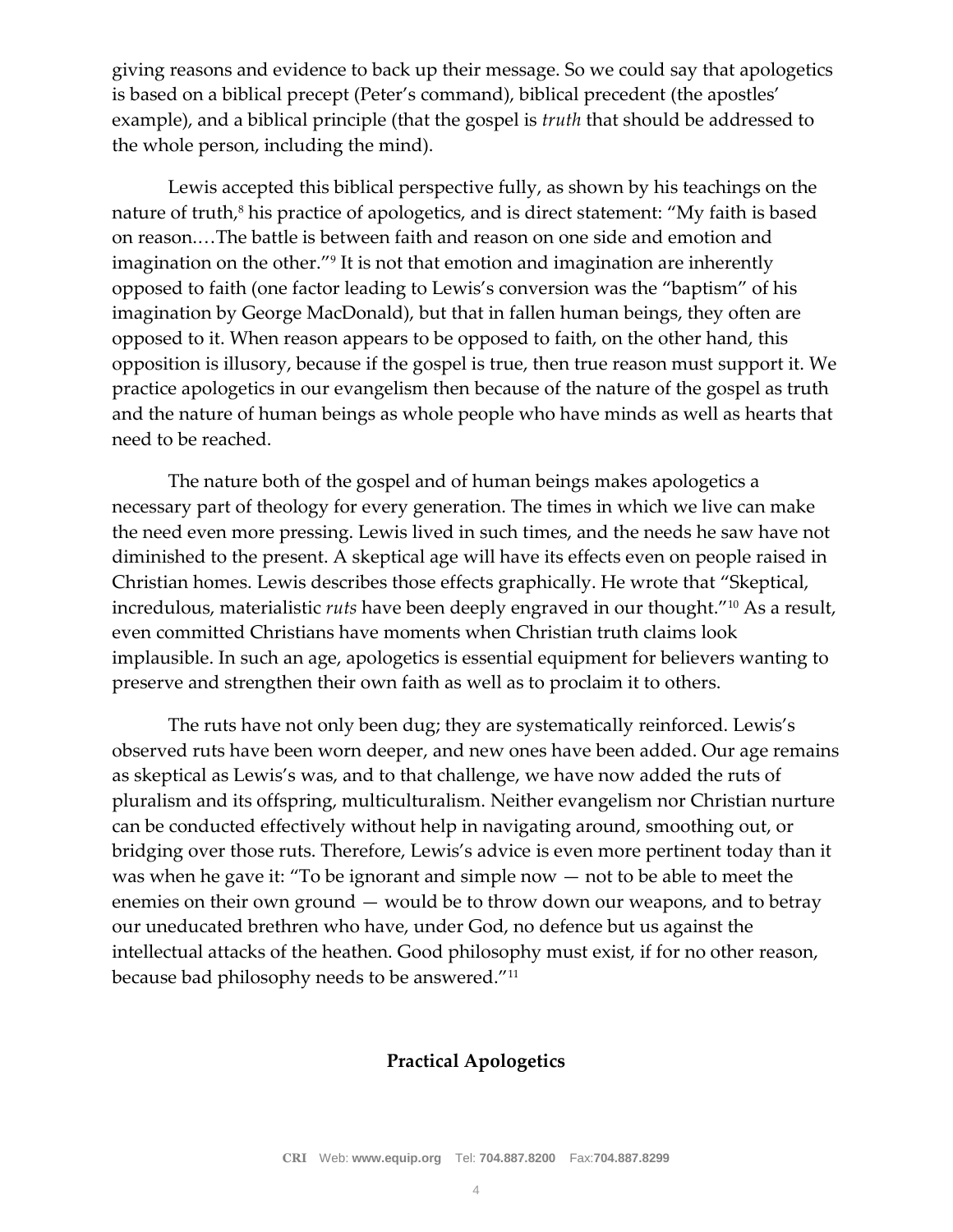There are a number of strong arguments pointing to the truth of the Christian faith. But Lewis realized that having good arguments is not enough. We also need to influence the general climate of opinion. In a secular age, unexamined attitudes and ideas influence our minds in ways that do not affect the validity of the reasons we have for believing in God, but may affect their plausibility. For example, Lewis's protagonist Ransom insists that "what we need for the moment is not so much a body of belief as a body of people familiarized with certain ideas. If we could even effect in one per cent of our readers a change-over from the conception of Space to the conception of Heaven, we should have made a beginning."<sup>12</sup> How we imagine the world influences how we think about it, the kinds of arguments to which we will be drawn, and the kind of conclusions we will draw from them.

Lewis's arguments were effective partly because he knew that more than argument was needed. They were supplemented by attempts to imagine what the world would look like if Christianity were true as well as by arguments not directly about apologetic issues. Lewis wanted Christians to pursue intellectual excellence in general in order to create a situation in which people were not so unused to seeing things from the perspective of the Christian worldview as they were already becoming in his generation. "What we want," he said, "is not more little books about Christianity, but more little books by Christians on other subjects."<sup>13</sup> When the best available treatments of art, literature, politics, philosophy, ethics, and science all speak as if Christianity is true, then when the time comes to make the case for its truth directly, a receptive audience will have been created. We still have much work to do here.

Lewis was also effective because he was winsome and intelligent. Here is a passage in which he slyly turns the tables on the skeptics. As an atheist, Lewis had to believe that the great majority of the human race was wrong. "When I became a Christian," he remarks, "I was able to take a more liberal view."<sup>14</sup> Here he steals a favorite buzz word from his opponents, "liberal," and a favorite stance, tolerant openmindedness, and stands them on their heads to be used against them. Lewis makes his point, but doesn't rub it in; he makes it and moves on. We could learn much from him in manner as well as message.

Lewis had a unique capacity to express the most profound Christian ideas that apologetics defends in language normal people can understand. This was a gift, but it is also a skill that can be cultivated. Lewis wrote, "It has always seemed to me odd that those who are sent to evangelise the Bantus begin by learning Bantu while the Church turns out annually curates [clergymen] to teach the English who simply don't know the vernacular language of England."<sup>15</sup> He also stressed that you do not really even understand a concept if you cannot translate it into the vernacular. He thought such translation ought to be compulsory for every ordination examination.<sup>16</sup> It was good advice for the apologist as well as the pastor and the evangelist.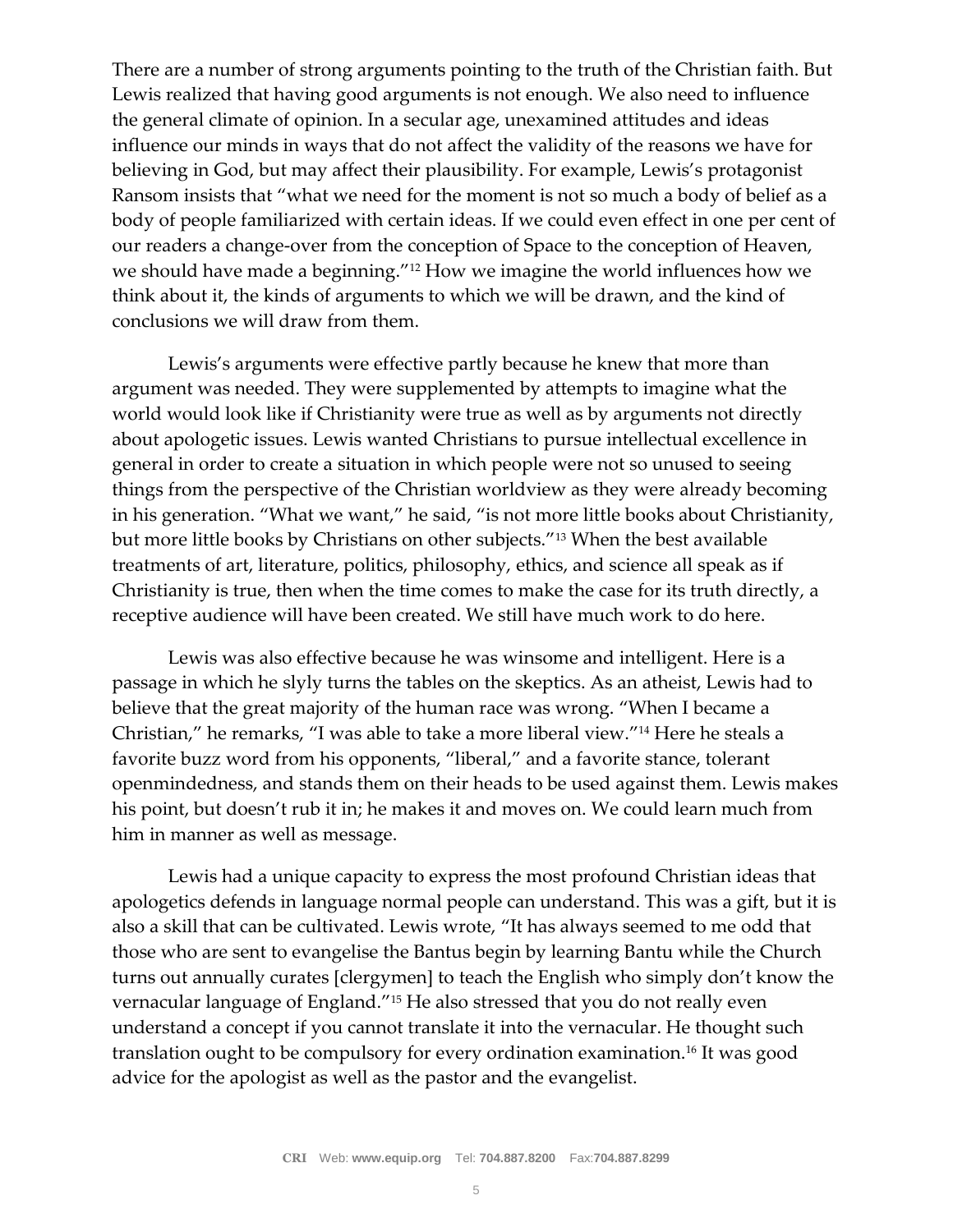## **The Final Apologetic**

Lewis would have agreed with Francis Schaeffer that "the final apologetic" is a life lived as if the Christian message were true.<sup>17</sup> Lewis noted, "If Christianity should happen to be true, then it is quite impossible that those who know this truth and those who don't should be equally well equipped for leading a good life."<sup>18</sup> Christians so equipped should indeed be combining a life that exhibits human thriving from the application of Christian truths with a sacrificial commitment to showing the love of Christ. Without this "final apologetic," no argument will be compelling to people from whom we are asking not just intellectual assent but life commitment. To some, it will be the only argument that can speak. Lewis wrote, "When a person…has lost faith under so very great and bewildering a trial, no intellectual approach is likely to avail. But where people can resist and ignore arguments, they may be unable to resist *lives.*" 19

The final point is that apologetics is a form of spiritual warfare, not without casualties. The best way to be one of those casualties is to ignore the danger. Lewis did not. He realized that "nothing is more dangerous to one's own faith than the work of the apologist. No doctrine of that faith seems to me so spectral, so unreal, as the one I have just successfully defended.…For a moment, you see, it has seemed to rest on oneself."<sup>20</sup> Therefore we must reckon seriously with the fact that intellectual preparation is necessary but not enough. The apologist must be a person who walks with the Lord in such a way that he cannot forget on Whom things truly rest.

### **ENCOUNTERING CHRIST**

Why do we need apologetics? We live in a world filled with people who think like *Prince Caspian's* Trumpkin: "I have no use for magic lions which are talking lions and don't talk, and friendly lions though they don't do us any good, and whopping big lions though nobody can see them."<sup>21</sup> The only cure for that attitude was for Trumpkin to meet Aslan. We are all constitutionally unbelieving Narnian dwarfs. "You see," said Aslan, "They will not let us help them. They have chosen cunning instead of belief. Their prison is only in their own minds, yet they are in that prison; and are so afraid of being taken in that they cannot be taken out."<sup>22</sup>

Only the Holy Spirit can take us out of those internal prisons so we can hear the evidence for Christ and respond to it with faith. He wants us to be ready to present that evidence so He can do so. Lewis's friend Austin Farrer put it well: "Though argument does not create conviction, the lack of it destroys belief. What seems to be proved may not be embraced; but what no one shows the ability to defend is quickly abandoned.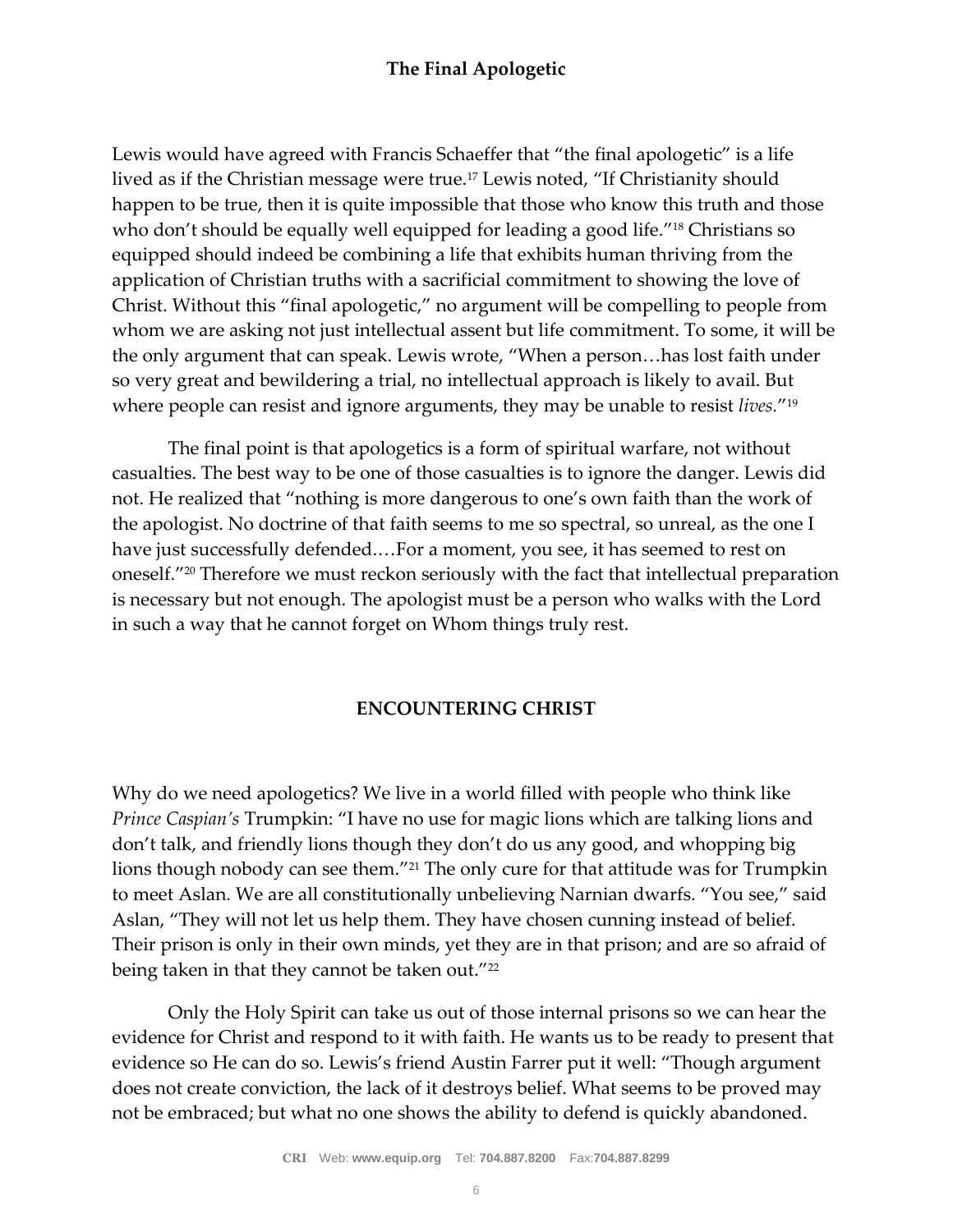Rational argument does not create belief, but it maintains a climate in which belief can flourish."<sup>23</sup>

Lewis, in other words, well understood that the goal of apologetics is not just to win arguments. It must be what he allowed to Wirt was the goal of all his writing: "To bring about an encounter of the reader with Jesus Christ." The purpose of apologetics is to help people channel the shock of that encounter into a serious consideration of the claims of Christ. It is to ensure that this encounter is with the Christ of history, and not a counterfeit, that it is an encounter of the whole person with that Christ, and that the faith we hope people will put in Him will be a rational, well-considered, and wellgrounded faith. It is to help believers whose faith is more superficial grow into that well-considered and well-grounded faith themselves.

The goal is not just to win arguments. It matters little that we persuade people to believe that theism is true in the abstract unless this enables them to meet God. Lewis reminds us, "We trust not because 'a God' exists, but because *this* God exists."<sup>24</sup> We want to get people to the place where "what would, a moment before, have been variations in opinion, now become variations in your personal attitude to a Person. You are no longer faced [simply] with an argument which demands your assent, but with a Person who demands your confidence."<sup>25</sup> For if indeed they can be brought to see the glory of God in the face of Jesus Christ, they will be ready to say with Orual (*Till We Have Faces*), "You are yourself the answer. Before your face questions die away."<sup>26</sup>

**Donald T. Williams, PhD**, is R. A. Forrest Scholar at Toccoa Falls College and past president of the International Society of Christian Apologetics. His most recent book is *Deeper Magic: The Theology behind the Writings of C. S. Lewis* (Square Hollow Books, 2016). He blogs at http://thefivepilgrims.com/.

### **NOTES**

- 1. E.g., in *C. S. Lewis's Apologetics: Pro and Con*, ed. Gregory Bassham (Leiden, NL: Brill/Rodopi, 2015), 171–89, 201–4.
- 2. C. S. Lewis, "Cross Examination," in *God in the Dock: Essays on Theology and Ethics*, ed. Walter Hooper (Grand Rapids: Eerdmans, 1970), 262.
- 3. C. S. Lewis, "Christian Apologetics," in *God in the Dock*, 99.
- 4. Christopher W. Mitchell, "Bearing the Weight of Glory: The Cost of C. S. Lewis's Witness," in *The Pilgrim's Guide: C. S. Lewis and the Art of Witness*, ed. David Mills (Grand Rapids: Eerdmans, 1998), 3– 14.
- 5. C. S. Lewis, "God in the Dock," in *God in the Dock*, 243–4; cf. "Christian Apologetics," 95.
- 6. C. S. Lewis, *The Problem of Pain* (New York: MacMillan, 1967), 43.